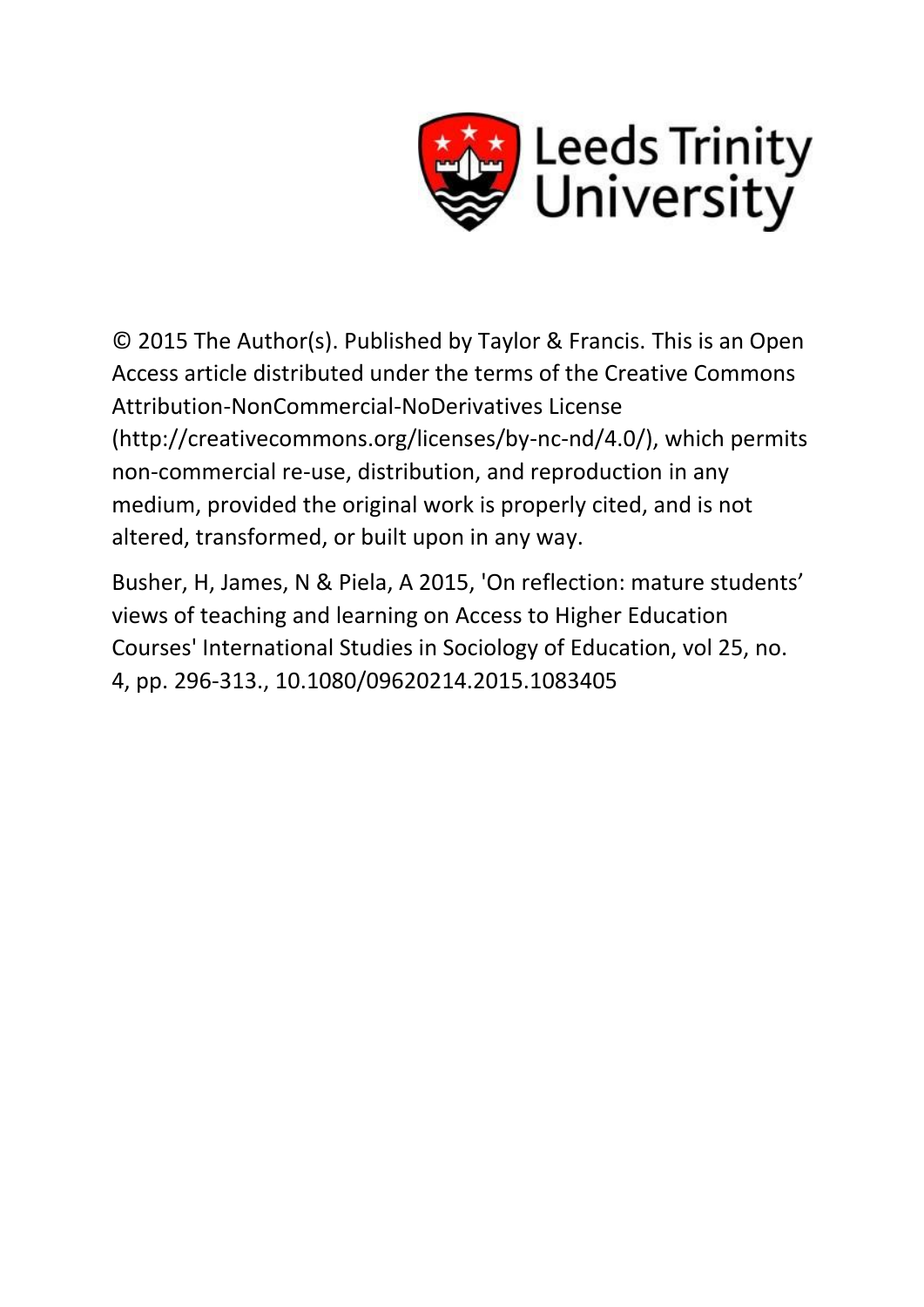# On reflection: mature students' views of teaching and learning on Access to Higher Education Courses

Hugh Busher<sup>a\*</sup>, Nalita James<sup>b</sup> and Anna Piela<sup>c</sup>

<sup>a</sup>School of Education, University of Leicester, Leicester, UK; <sup>b</sup>Vaughan Centre for Life Long Learning, University of Leicester, Leicester, UK;  $c^c$ Department of Humanities, Leeds Trinity University, Leeds, UK

(Received 23 April 2015; final version received 12 August 2015)

Mature students' experiences of learning and teaching on Access to Higher Education course are coloured by their socio-economic backgrounds, their prior experiences of learning and their relationships with their tutors. After giving informed consent, 60 students and 20 tutors across seven colleges in a region of England in 2012–2013 took part in interviews on these topics, the former group on three occasions during the academic year. A further 500 students across the colleges completed two questionnaires during the year. Qualitative data were analysed inductively. Quantitative data were analysed with simple descriptive statistics. Findings suggest that students preferred tutors who treated them respectfully, modelled effective learning practices clearly and empowered them to be independent learners. They also welcomed working collaboratively with their fellow students and being supported by the institutions they attended.

Keywords: collaborative culture; student voice; agency and power; tutors' roles; policy contexts

#### Introduction and policy contexts

Few studies have been carried out specifically on Access to Higher Education (AHE) students although there is a growing literature on mature students in Further and Higher Education. This paper makes audible the views of AHE students, who mainly come from disadvantaged socio-economic backgrounds, on the practices of learning and teaching on their courses. While there is anecdotal evidence in the academic literature that some mature students hold negative memories of earlier compulsory education (Brine & Waller, [2004](#page-16-0)), how mature students experience their return to formal education and how this is affected by their identities and identity transitions

An earlier version of this paper was presented to the European Conference on Educational Research (ECER) University of Porto, Portugal 2–5 September 2014.

© 2015 The Author(s). Published by Taylor & Francis.

<sup>\*</sup>Corresponding author. Email: [hugh.busher@le.ac.uk](mailto:hugh.busher@le.ac.uk)

This is an Open Access article distributed under the terms of the Creative Commons Attribution-NonCommercial-NoDerivatives License ([http://creativecommons.org/licenses/by-nc-nd/4.0/\)](http://creativecommons.org/licenses/by-nc-nd/4.0/), which permits non-commercial re-use, distribution, and reproduction in any medium, provided the original work is properly cited, and is not altered, transformed, or built upon in any way.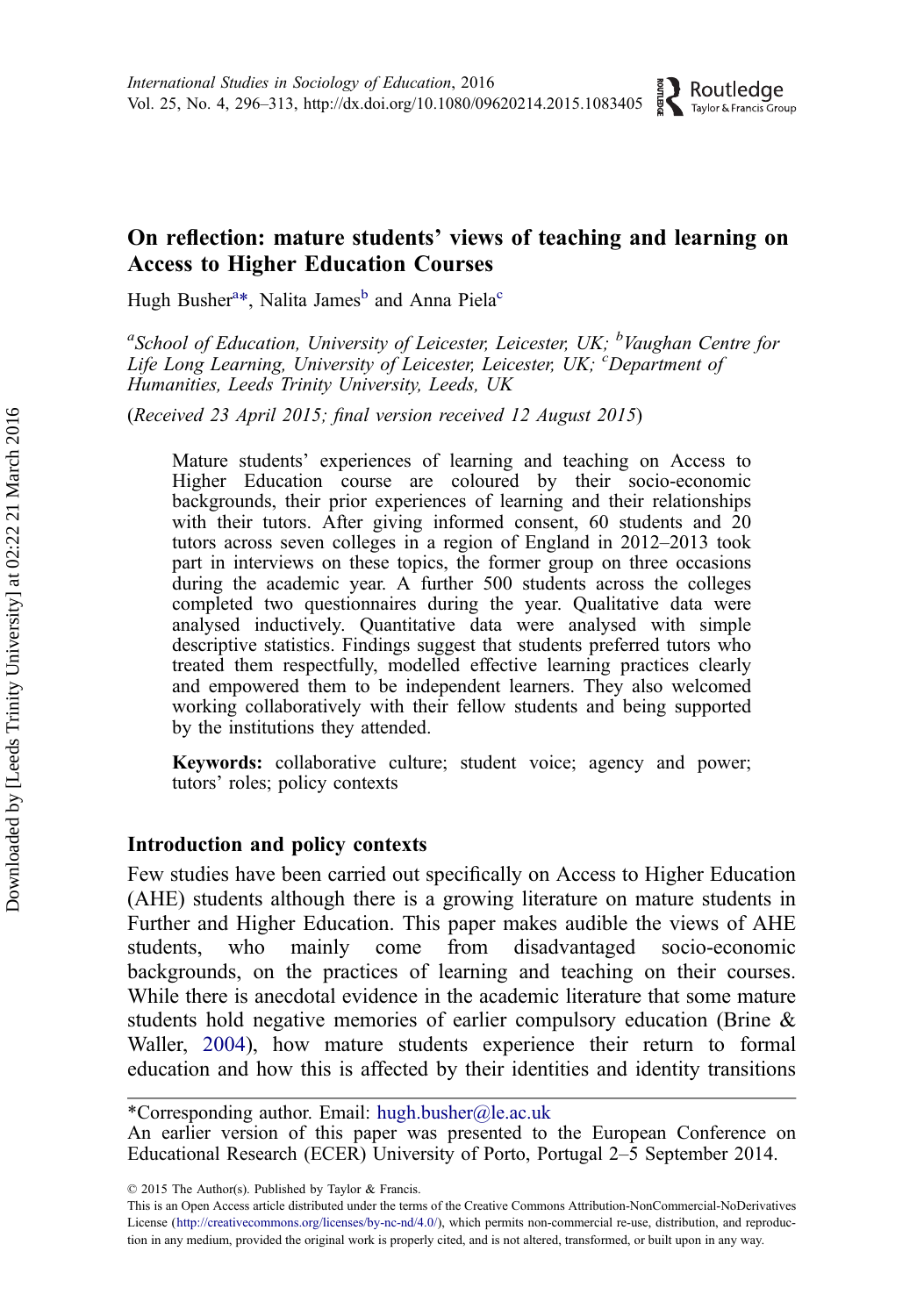(Askham, [2008\)](#page-16-0) is less well known. Although some students perceive Higher Education (HE) as a way to fulfil their potential selves (Burke, [2007](#page-16-0)) returning to formal education involves considerable risks (Gonsalves, Seiler, & Salter, [2011\)](#page-17-0) and can lead to significant turbulence (Hodkinson, Ford, Hawthorn, & Hodkinson, [2007\)](#page-17-0) especially in people's personal lives.

Gaining access to HE enables people to pursue a wide range of careers and study subjects in which they are interested. Higher education across Europe is being transformed by changing state/university relationships from elite systems into mass higher education (Field, Merrill, & Morgan-Klein, [2010\)](#page-16-0) in part in order to widen participation in HE through promoting lifelong learning. HE is also a key site for enacting UK and European policies to create high-skilled, high-waged economies to compete in global markets. However, in some EU countries, attempts to implement open access education seem to be hindered 'by a prevailing belief that education is the realm of young people' (Moissidis, Schwarz, Marr, Repo, & Remdisch, [2011](#page-17-0), p. 4). The British government emphasises access to HE as a means of strengthening the national economy and lessening youth unemployment (Department for Business, Innovation and Skills [BIS], [2012\)](#page-16-0).

In England and Wales, AHE diploma courses, originally established in the 1970s to encourage more non-traditional mature students to become teachers, have formed part of successive British governments' attempts to widen participation in higher education and promote social mobility more generally (Burke, [2012](#page-16-0); Reay, Ball, & David, [2002](#page-18-0)).

The main role of the Access to HE Diploma is to provide a chance for adults with irregular education histories to enter higher education. Applicants may have gone straight from school to work at 16 without doing A levels, or underachieved in their exams. Access to HE Diplomas offer particular benefits, particularly for disadvantaged groups, helping individuals to raise their aspirations and giving them the chance to progress into study at degree level. (Quality Assurance Agency [QAA], [2014,](#page-18-0) p. 5)

AHE courses focus on generic skills and subject knowledge in a wide range of areas that now include nursing and midwifery, social science, arts and humanities, teaching and science and technology (Quality Assurance Agency [QAA], [2015\)](#page-18-0). These courses are provided by a variety of Access Validating Agencies (AVAs). The AVAs develop, approve and monitor AHE courses, and work with Further Education (FE) colleges and other providers that deliver these courses to students. FE colleges are neither part of the school nor the HE sector in England and Wales but provide a range of academic and vocational education courses for students who choose to leave school at the age of 16 years and 'opportunities for lifelong learning' (Jephcote, Salisbury, & Rees, [2008,](#page-17-0) p. 164). The Quality Assurance Agency for Higher Education (QAA) licences these AVAs across England and Wales. The courses try to redress the balance of educational disadvantage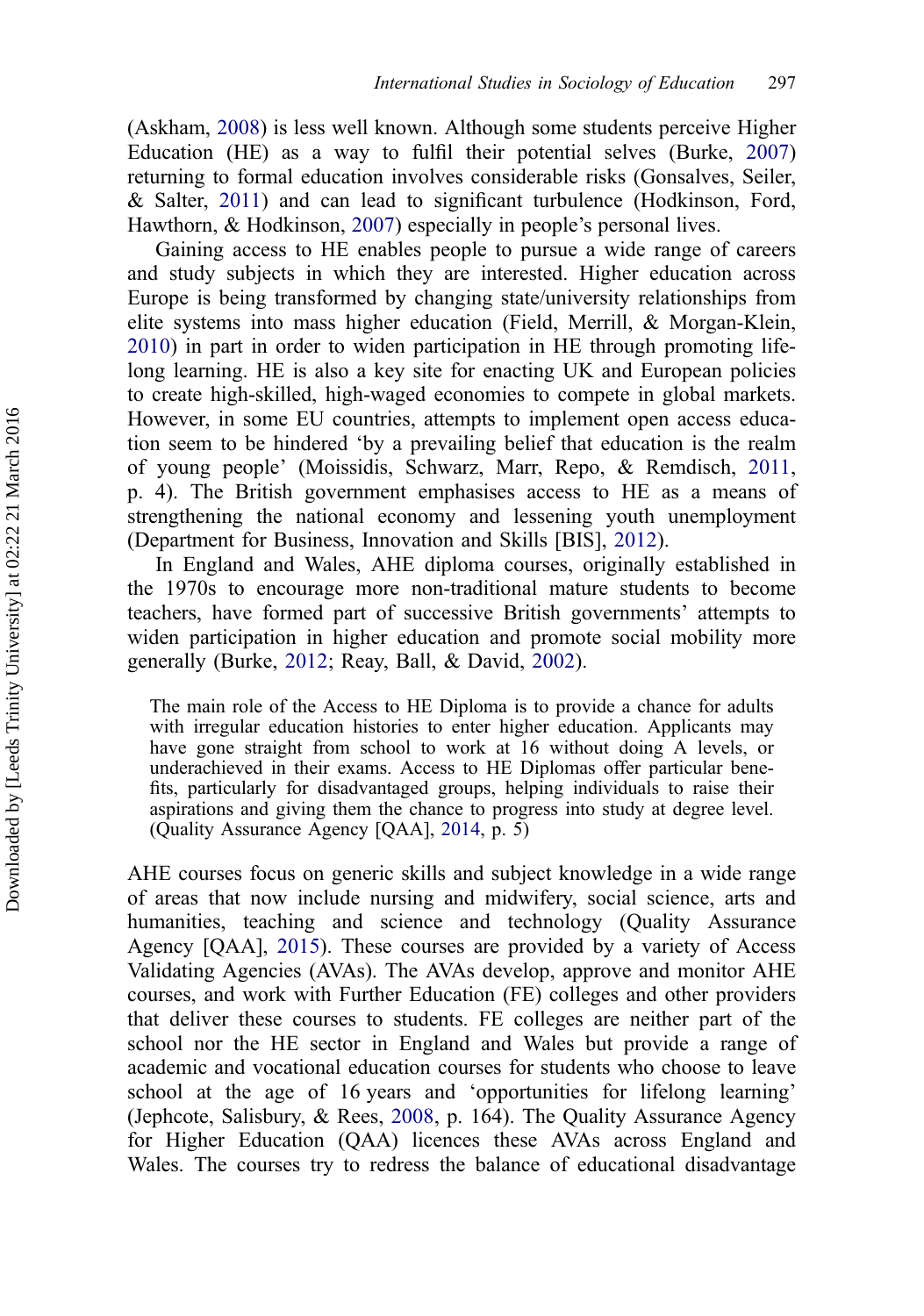(Jones, [2006](#page-17-0)) experienced by people with 'irregular education histories' (QAA, [2014](#page-18-0), p. 5) by providing 'second chance learners' (Fenge, [2011](#page-16-0), p. 375) with a level three diploma that qualifies them for entry to HE.

The AHE diploma courses attract a large cohort of students annually many of whom become academically successful whatever their prior experiences of education. In 2013–2014, 70% of the 44,686 students who registered for the AHE diploma completed it within that year. This was an increase of nearly 2000 on the number of students taking AHE courses in 2012–2013. Seventyfour per cent of these students were women. Thirty-eight per cent of the students came from areas described by the QAA as 'deprived' (QAA, [2015](#page-18-0), p. 1). Fifty-three per cent of these students were aged 25 years or older. Of the 31,016 students who completed the AHE course in 2013–2014, 93% were awarded an Access to HE Diploma (QAA, [2015](#page-18-0)). In 2012–2013, 34,440 students on AHE diploma courses applied to enter higher education and 68% were accepted by universities and colleges. This was 5% of all acceptances by universities and colleges (QAA, [2014](#page-18-0), p. 8). In 2013–2014, FE colleges hosted 83% of the AHE courses (QAA, [2015\)](#page-18-0) in England and Wales. The remaining 17% of the 330 institutions offering the AHE Diploma courses included sixth-form colleges, higher education providers, and adult and community education providers (QAA, [2015\)](#page-18-0).

AHE students in a study carried out in seven institutions in a region of England viewed attendance on their courses as an enriching experience, allowing them to instigate their own actions, thereby achieving a sense of agency (James, Busher, Piela, & Palmer, [2013\)](#page-17-0). They welcomed the cultures that were constructed on their courses by formally powerful people such as course tutors as well as by their fellow students. These helped to give them a sense of community that was focused on learning in order to achieve acceptable knowledge outcomes which would qualify them for entry to university. FE colleges often promote collaborative cultures that support mature learners (Fenge, [2011](#page-16-0)) and dispel senses of social disadvantage held by some adult students from disadvantaged socio-economic backgrounds (Dillon, [2010\)](#page-16-0). However, AHE students in the study also commented on the negative impact of socio-political contexts on their studies, on the impact of the lack of sufficient government financial support and on the difficulties they experienced in coping with multiple demands (work, family and study) on their time because of the need to pay AHE course tuition fees while losing wages to make time to go to college.

The increasing emphasis of British government policy on efficiency, regardless of the social and educational benefits of learning (Field et al., [2010\)](#page-16-0) has put FE colleges under constant pressure to increase income and reduce costs (Hodkinson et al., [2007](#page-17-0)). This tends to lead to AHE courses with relatively high non-completion rates (QAA, [2014](#page-18-0)) becoming institutionally marginalised (Woodin & Burke, [2008\)](#page-18-0) because senior managers in FE colleges worry that such courses do not help their institutions to meet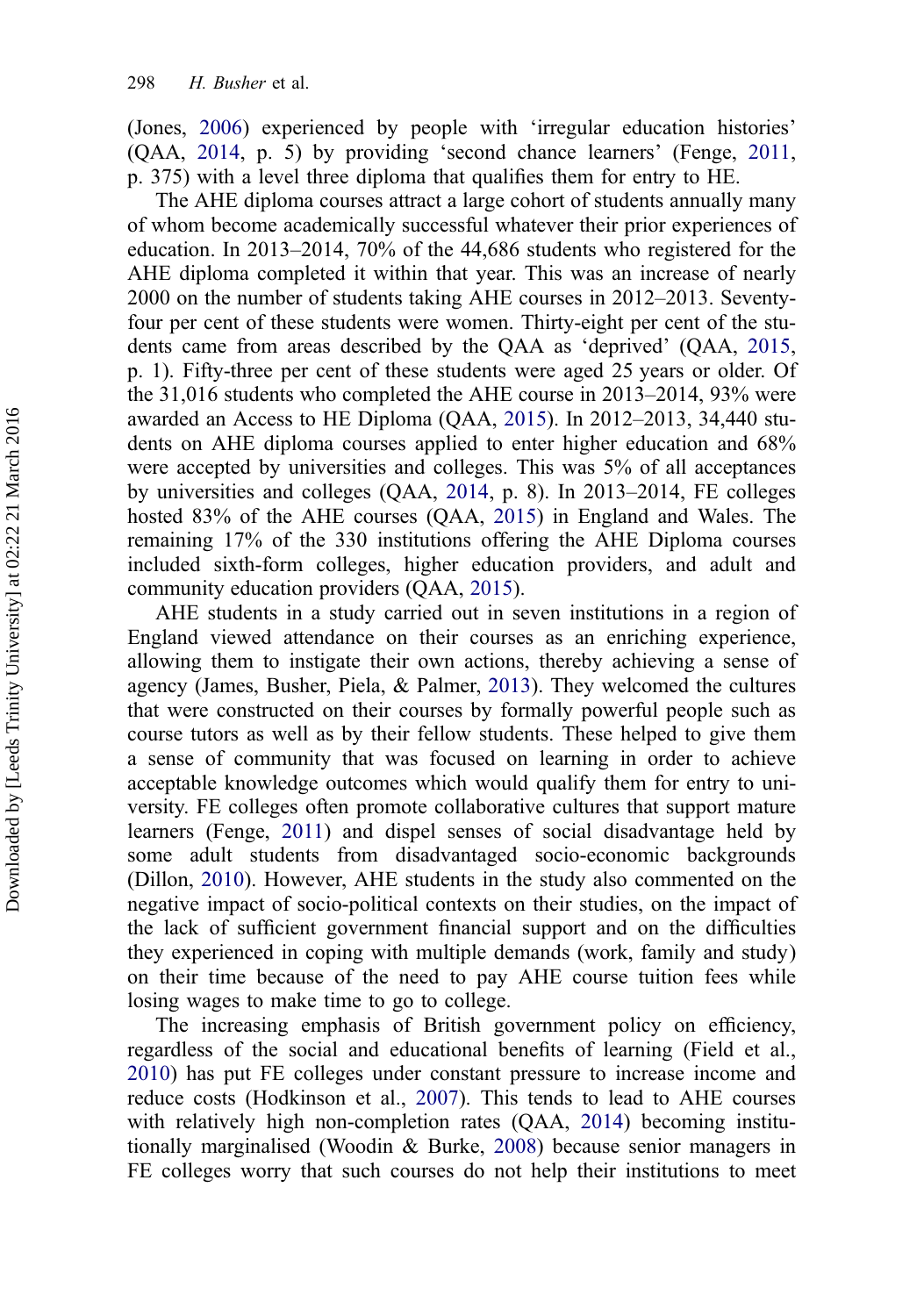their financial targets. These are embedded in the performative discourses governing educational institutions in England and Wales (Jeffrey & Troman, [2012\)](#page-17-0).

However, well over 50% of AHE students who complete their courses successfully gain entry to HE (QAA, [2014\)](#page-18-0), and institutional practices and cultures can influence non-completion and non-progression rates (Field et al., [2010\)](#page-16-0). The relatively low completion rates are linked to the intersectionalities of AHE students of ethnicity, gender, marital status and social class, which are reproduced through broader social discourses (Chandra, [2012\)](#page-16-0) rather than to an inability or unwillingness to succeed. AHE students are predominantly mature women over the age of 20 years many of whom come from disadvantaged socio-economic backgrounds (QAA, [2015\)](#page-18-0). Of these, some perceive education as a pathway to self-discovery (Hinsliff-Smith, Gates, & Leducq, [2011\)](#page-17-0) which makes the costs and sacrifices of undertaking the AHE courses worthwhile. However, adverse school experiences, periods of absence or under-achievement in education can have an impact on mature learner identities decades later not least by inhibiting their confidence as learners (Fenge, [2011;](#page-16-0) Jones, [2006](#page-17-0)), as discussed in more detail below. Others initially have their learning ambitions frustrated by the need to care for children (Gorard & Selwyn, [2005](#page-17-0); James et al., [2013](#page-17-0)). Most AHE students juggle multiple responsibilities, which often have negative effects on them and their families, including demands on time and finances (James et al., [2013](#page-17-0)) as it did for mature female students in Canada (Gouthro, [2009\)](#page-17-0).

# Identity, agency and voice

Mature learners have complex needs when they re-enter education including a lack of confidence in being able to learn successfully (Canning, [2010\)](#page-16-0) arising from negative memories of earlier compulsory education (Brine & Waller, [2004](#page-16-0)). Their previous life experiences have often given them little confidence about engaging in the process of learning, and indeed in some cases will have resulted in hostility towards educational institutions. Crossan, Field, Gallacher, and Merrill ([2003,](#page-16-0) p. 58). Adult students from disadvantaged socio-economic backgrounds are often constructed (and construct themselves) as lacking capacity, perceiving educational spaces as somewhere they do not belong (Burke, [2004](#page-16-0)) even though they want to be recognised as legitimate students (Woodin & Burke, [2008\)](#page-18-0). Constructing supportive work-group cultures based on mutual respect and trust (Harris & Shelswell, [2005](#page-17-0)) help students from such backgrounds to feel engaged with education (Dillon, [2010](#page-16-0)).

Mature students develop their identities as learners alongside other adult identities such as those of family maker, income earner and householder (Johnston & Merrill, [2009\)](#page-17-0). Identities as learners are not simply retained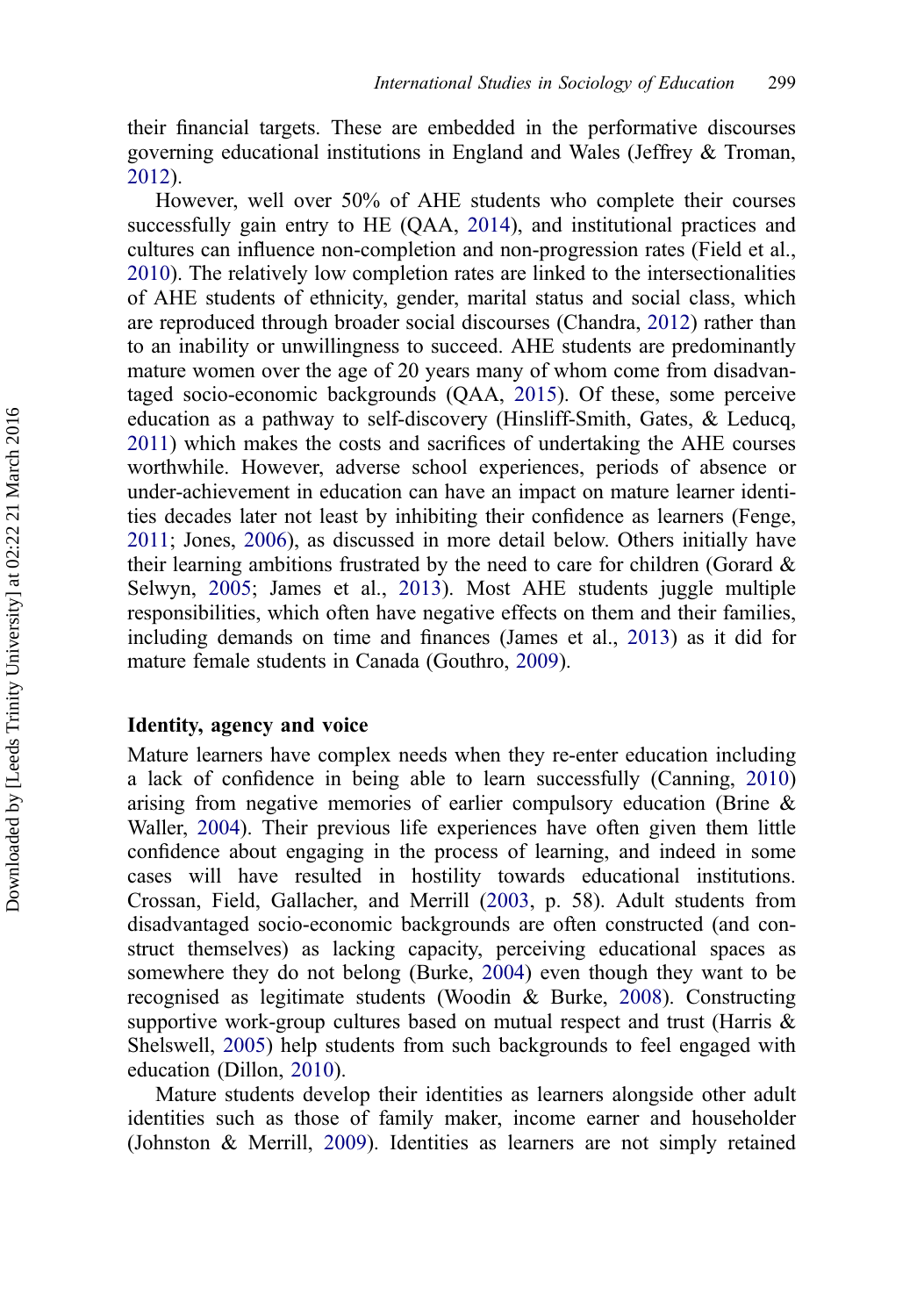from previous experiences of education but developed through space and time, and cannot be separated from students' past or present lives (Brine & Waller, [2004](#page-16-0)). Processes of identity change are part of the ongoing project of the self (Giddens, [1991\)](#page-17-0). In order to change, people have to let go of the past, experiment with new strategies and behaviours, and become comfortable with emergent senses of identity, values and behaviours (Merriam, [2005\)](#page-17-0). AHE students construct senses of agency and change through reflexive internal conversations to pursue their desires (Butler in Youdell, [2012](#page-18-0)) decide what actions to take (Archer, [2003](#page-15-0)) and how to position themselves in relation to others. Otherness and difference seem to shape the discourses which produce mature students as equal but different. 'Maturity' is the loadstone for AHE students' collective identity (James et al., [2013](#page-17-0)). To achieve their chosen academic and personal outcomes, students have to negotiate with their tutors, their institutions and their peers to construct particular practices and cultures within institutions and (Wenger, [1998\)](#page-18-0) to facilitate their learning.

Students' voices arise out of their struggles to assert their agency and pursue their identity projects. Some people assume that all students speak with the same voice, i.e. hold the same views (Robinson & Taylor, [2007\)](#page-18-0) but student perspectives are multifaceted shaped by the intersectionality of students' life experiences (Busher, James, Piela, & Palmer, [2014](#page-16-0)). However, creating genuinely democratic dialogue with students in educational institutions is difficult because of the asymmetrical power relationships in the institutions (Arnot & Reay, [2007](#page-15-0)). AHE tutors have more formal authority than their students because of the positions they hold in the institutional hierarchy. However, students, too, have legitimate power through access to welfare and learning support legislation. Further, students are experienced participant observers of educational processes (Busher & Cremin, [2012](#page-16-0)) and can often articulate clearly effective and ineffective teaching and learning practices.

However, listening to students' voices can be perceived as potentially threatening to existing institutional hierarchies and destabilising to processes of law and order (Foucault, [1977\)](#page-16-0) since students are often perceived by tutors and more senior staff in educational institutions as subordinates who should only fit in with the organisational structures, processes and cultures created by those who have formal power in the institution (Arnot & Reay, [2007;](#page-15-0) Nabhani, Busher, & Bahous, [2012\)](#page-17-0) rather than people who legitimately have their own agendas and have a right to assert their agency. However, listening to the multiplicity of students' voices helps tutors and senior staff in educational institutions to respond to the different needs of all the students and encourages students to engage enthusiastically with learning (Nabhani et al., [2012](#page-17-0)). This is especially important with students from socio-economically disadvantaged backgrounds (Dillon, [2010\)](#page-16-0).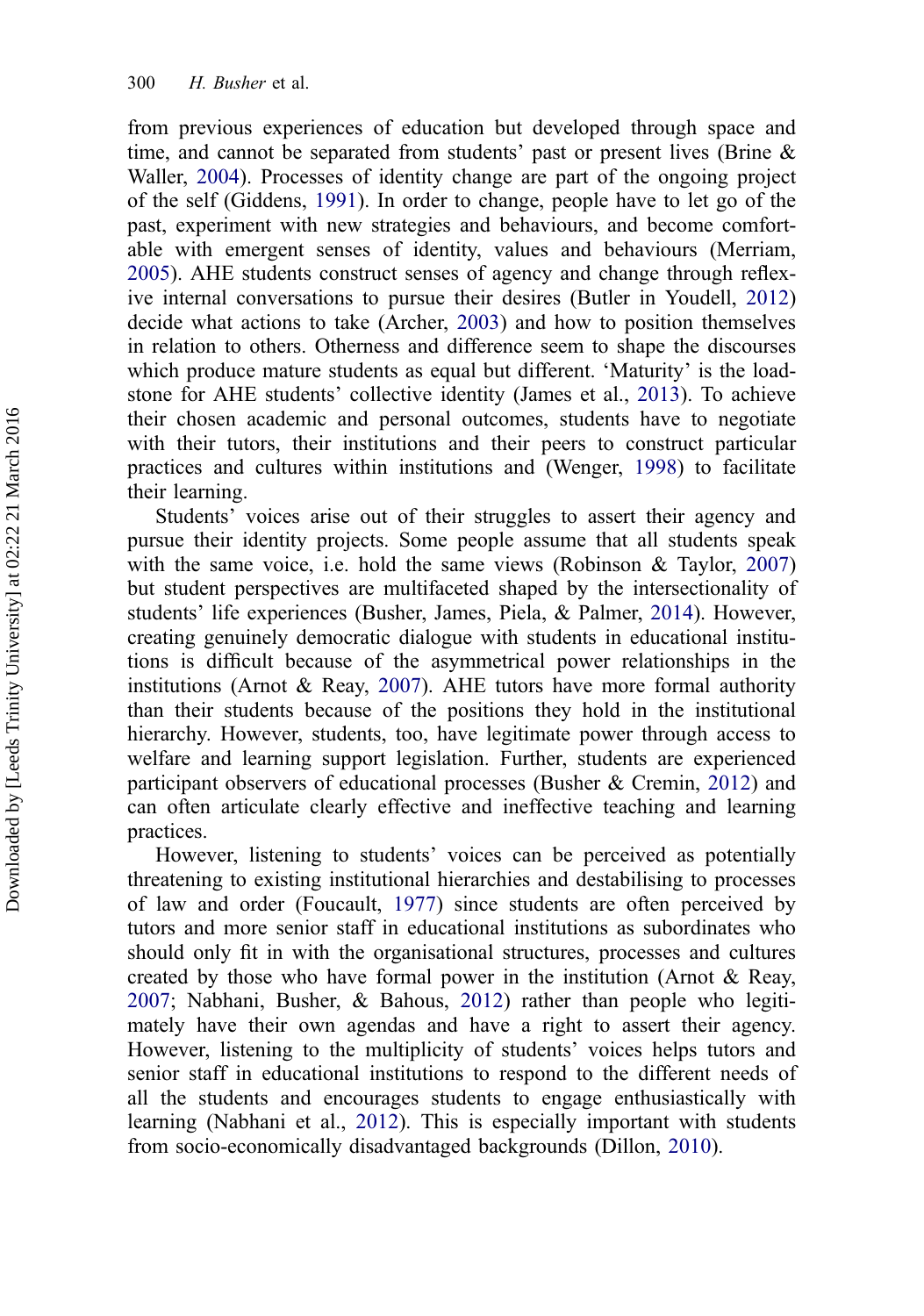# Carrying out the study

Of the 11 studies carried out with AHE students since the year 2000 in England and Wales all are small scale, focusing on only one or two institutions, in subject areas such as Nursing (Hinsliff-Smith et al., [2011\)](#page-17-0), Social Work (Dillon, [2010](#page-16-0); Jones, [2006\)](#page-17-0), Social Science and Humanities (Franklin, [2006\)](#page-16-0), or on student groups such as working-class students (Warmington, [2002\)](#page-18-0), working-class female students (Burke, [2004\)](#page-16-0), female students (Brine & Waller, [2004\)](#page-16-0), male students (Burke, [2007](#page-16-0)) and black minority ethnic students (Dillon, [2010](#page-16-0)).

The study from which this paper is drawn, begins to redress this situation, having investigated the experiences of AHE students in seven urban and rural colleges in one region of England in 2012–2013. The study used a social interactionist framework (Wenger, [1998](#page-18-0)) to investigate the views of participants in their particular social situations. AHE students and their tutors were asked about students' previous educational and social experiences and their perspectives on their changing learning identities through their developing relationships with their tutors and with each other during their AHE courses. It used a linked case study design (Miles & Huberman, [1994\)](#page-17-0) to allow researchers to compare findings between college sites, in case site itself was an important factor in the experiences of students as they perceived them.

The study used a mixed methods approach to create trustworthiness by helping to construct a stable interpretation of events from multiple participant perspectives (Reed-Danahay, [2005](#page-18-0)). The quantitative data gave an overall picture of AHE students' views within and across colleges. The qualitative interviewing gained access to participants' views of their 'material, social and cultural worlds' (Warmington, [2003,](#page-18-0) pp. 98–99).

After gaining informed consent from putative participants, qualitative and quantitative data were collected, the latter through two questionnaires at the beginning and end of the AHE course which gained responses from over 500 students across all the sites with an overall rate of return of about 50%. Tutors in the colleges made the questionnaires available to all AHE students. The quantitative data were analysed descriptively and open-ended answers were aggregated to generate categories showing trends and patterns.

Qualitative data were mainly gathered through semi-structured focus group interviews, lasting 45 min, which were carried out three times during the academic year (December, February/March and April/May) with six AHE students at each site to investigated how students' views of learning and of themselves as learners shifted during their AHE courses. Focus groups were chosen to allow students to help each other in answering questions, although the researchers recognised risks of group effects and obscured participant perspectives. AHE tutors helped to select the student participants following guidance from the researchers that the focus groups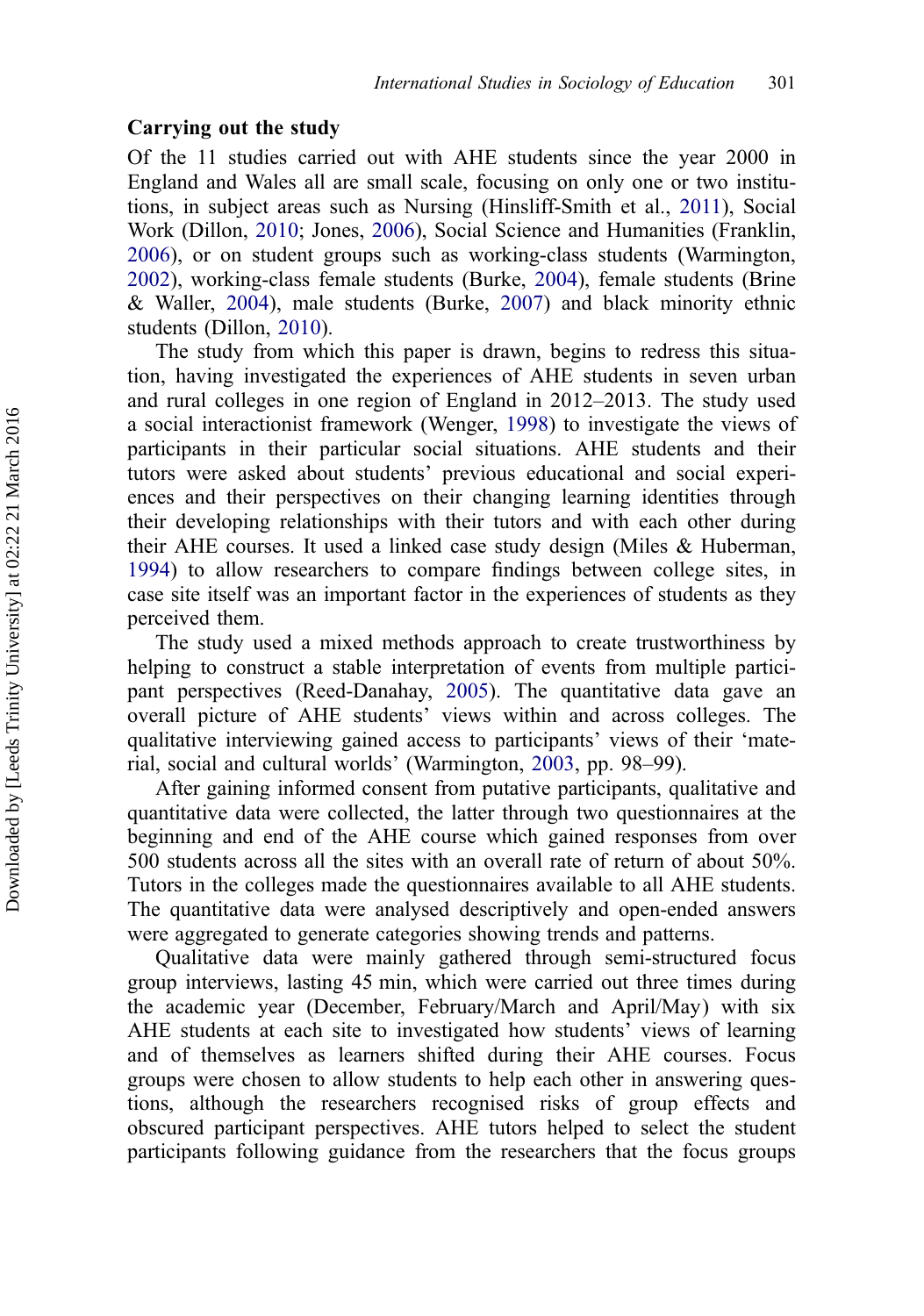should reflect as wide a range of student perspectives as possible. Individual interviews were carried out twice during the same period with 20 AHE tutors across all sites to investigate their shifting views of AHE students' learning. The qualitative data was digitally recorded, transcribed and analysed using open or inductive coding (Corbin & Strauss, [2008\)](#page-16-0).

The profile of the student participants that emerged from the study was largely consistent with that portrayed nationally for AHE students (Quality Assurance Agency [QAA], [2013](#page-18-0)). About 73.6% of participants were female; 53.4% of the students were aged between 19 and 24 years; 31% were aged 25–34 years and 3.6% were aged 45 years or over, most of whom came from lower socio-economic backgrounds. Sixty per cent were currently employed, albeit mainly in low-paid jobs and only 10% had never worked. Nearly 18.1% of participants did not have Level Two qualifications (GCSE), while 70.1% did not have Level Three qualifications (equivalent to 'A' level). Only in terms of ethnicity did this study not reflect national figures with 76% of participants being white compared to 69% nationally (James et al., [2013](#page-17-0)). Amongst the students in this study, the most popular AHE pathways were: Nursing and midwifery (54%); social science (22%); Humanities (19%); Science (17%).

# AHE students' views of their educational worlds

The qualitative data presented in this section show the views of different participants drawing out the themes that emerge from what participants said. The references supporting the quotations show the status of the participant, student or tutor, and in which college they worked. All the data were collected in the academic year 2012–2013.

# Who were the **AHE** students?

To understand the views of mature AHE students of their experiences on their courses, it is necessary to understand their perceptions of themselves in their socio-economic, policy and institutional contexts. Experiences in schools had disengaged some AHE students from formal education. 'School was horrendous. It was a really a bad neighbourhood and horrible, horrible school. I left purely and simply so that I could provide for my family. My mum and dad needed me to go out to work' (Student Coll. 1). '… and it's boring. I didn't like teachers. I've got a problem with authority' (Student Coll. 2). 'In the schools maybe they thought that they were thick because they couldn't cope with school and were badly taught, or they were being bullied, or they had learning problems that were never picked up on' (Tutor Coll. 1). In some cases, peer or family pressure helped to construct negative views of competence as learners. 'When I was at secondary school I always wanted to go into psychology, but left sixth form. [did] hairdressing and I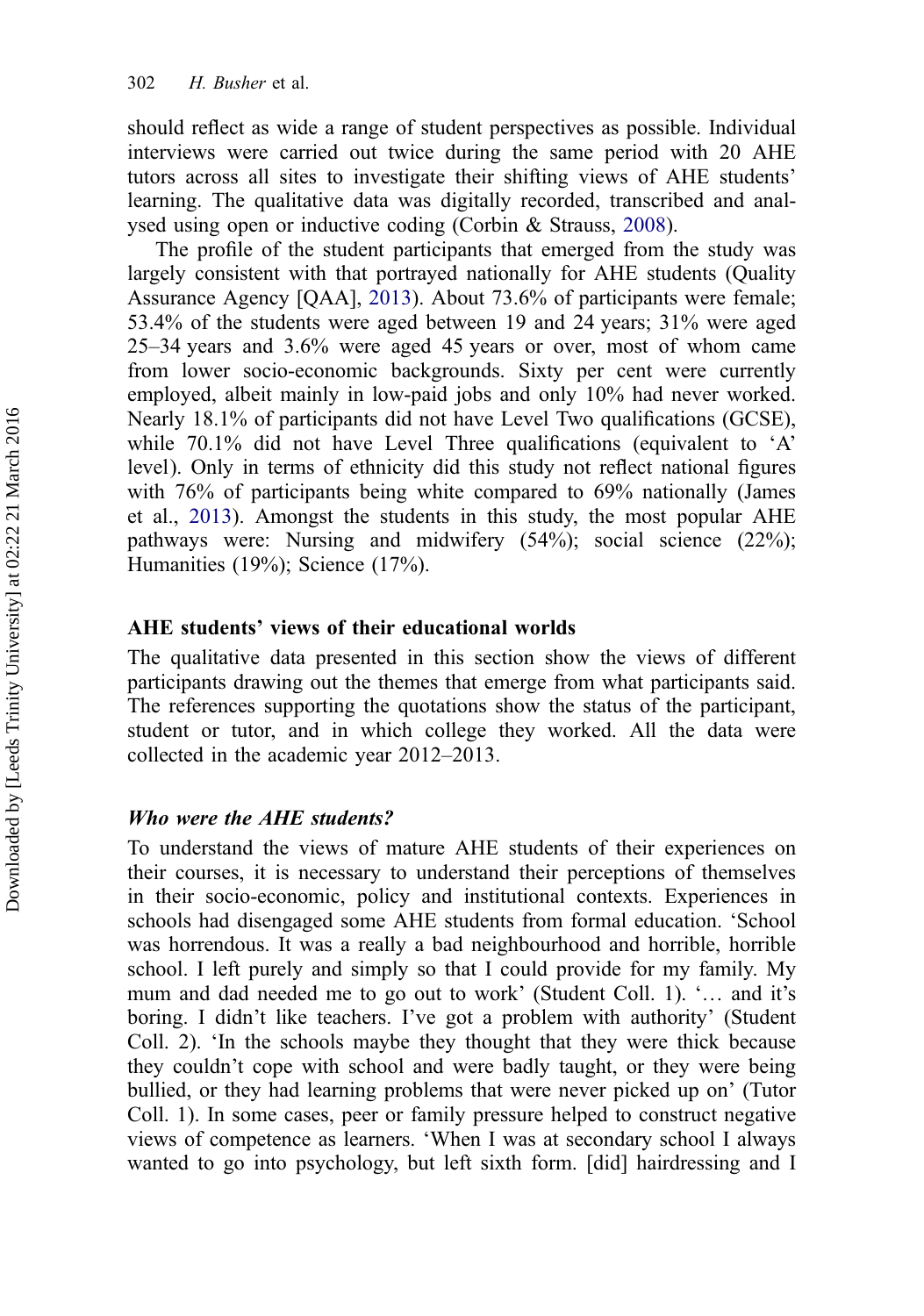still was interested in psychology' (Student Coll. 4). Another said, 'I like met this boy and then just because he didn't go, like he was older than me, I didn't go. I know you shouldn't do that for a boy' (Student Coll. 3).

AHE students' experiences after leaving school helped and frustrated them. It seems that many of the women AHE students had had children in their late teens. '[We] have a lot of students who left school at sixteen and … [are] bringing up a child' (Tutor Coll. 6). On the AHE courses these students had to juggle multiple responsibilities for themselves and their families. 'I've had three on Job Seekers Allowance last week who've come to me with problems. The employment service can get very heavy with them' (Tutor Coll. 6). Other tutors noted how difficult some students found it balancing the demands of their paid employment with requirements of their courses. This caused students 'a lot of pressure. They have to have a job in order to fund being a student, but sometimes if their work calls on them, they can't go to college because they're at work' (Tutor Coll. 6).

Experiences at work had helped some AHE students sharpen their desires for a different career. 'I was tired [going from] dead-end job to dead-end job. Then recession hit. Thought [I] might as well get into education and get qualified for something you want to do' (Student Coll. 1). In other cases, ambition was related to students' families, perhaps wanting to set an example to their son or daughter about what could be achieved through persistence and hard work (Student Coll. 4). Lone parents in British HE institutions in a study by Hinton-Smith [\(2009](#page-17-0)) held similar views. In other cases, it was personal. 'I'll be the first person in my family to go to university. So I just want to do this for myself and I want to be educated' (Student Coll. 7).

Early in their AHE courses students seemed to create a group identity, demarcating themselves from other and younger non-AHE students in their institutions by criteria of age, attitude to learning and different needs for college resources. As one student pointed out, 'there's just a massive amount of focus in our class' (Student Coll. 4), while other AHE students complained about non-AHE students messing about in class and in college libraries making it difficult for them to concentrate on their work. Younger members of the AHE courses identified themselves as the same as older AHE students, perceiving themselves as 'mature' and 'focused in their work', and having a commitment to study which they thought younger students did not (Student Coll. 4).

AHE students recognised the importance of being part of a college community and of informal learning through peer support but their uses of time and space – 'everybody's got, you know, their own responsibilities out of school … time pressure' (Student Coll. 3) – made it difficult for them to be fully participant and adopt a conventional 'student' identity through engaging fully with their institutions. 'There are no opportunities for us to speak to other people … I mean within the college' (Student Coll. 5).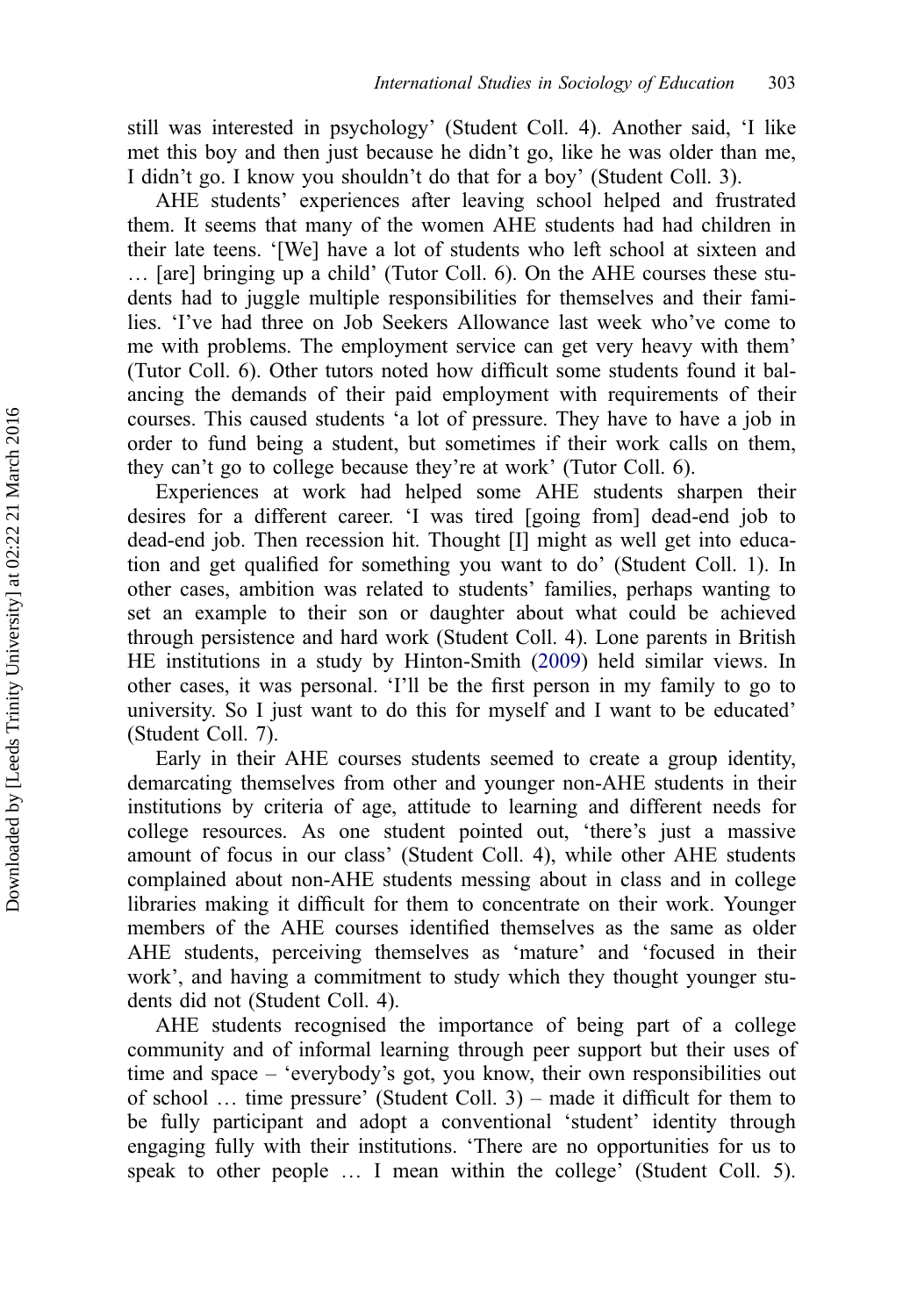'Access students have homes to look after usually, other jobs to go to. No social life' (Tutor Coll. 1). Students in a study by Frith and Wilson ([2011\)](#page-17-0) expressed similar views. To accommodate these time and life pressures, students constructed hybrid learning communities through the skilful use of social media and mobile telephone communications to supplement their face to face encounters with each other during their times in college.

#### The institutional contexts of AHE students

Institutional practices and cultures have an impact on the degree of participation and completion achieved by students (Field et al., [2010](#page-16-0)). In this study, the positioning of AHE courses within institutions was often ambivalent. Some included the courses in the A-level team, while others positioned it on the edge of the higher education department. In College 4 AHE courses were taught at the top of the tallest classroom block, away from other college facilities and there was a debate about whether the course should be located in the HE suite. In another college, AHE students were not allowed to use the HE suite although the suite was said to be under used and the study facilities they needed were not available in other parts of the college. In a third college, the AHE teaching base room was taken away so seminars had to be taught all over the place (Tutor Coll. 5), while in College 3 AHE was taught in a remote annex on the college site. This geographical marginalisation threatened the effectiveness of the courses (Tutor Coll. 5) and diminished the courses visibility institutionally. As one student puzzled, 'we're a prestigious course. Why are we being treated as though we're not?' (Student Coll. 4). This lends support to the contention of Woodin and Burke [\(2008](#page-18-0)) that courses set up to widen participation tend to be institutionally marginalised because performative education policies emphasise efficiency regardless of the other benefits of education (Field et al., [2010\)](#page-16-0).

However, participants in this study acknowledged the importance of AHE courses, echoing the views of Fenge ([2011](#page-16-0)). Some tutors thought 'it is the only second chance option for adult learners who've been out of education' (Tutor Coll. 7), while some students also recognised how limited were their options. '[For] a lot of stuff, you need GCSE in Maths and I haven't' (Student Coll. 4). 'If you've been out of education and you want to get back into it, if there wasn't the Access Course … I don't know another way of getting into university' (Student Coll. 6). The locating of AHE courses within FE colleges fits well with their overall purposes (Jephcote et al., [2008\)](#page-17-0).

The curriculum of the AHE courses was also an important aspect of the institutional context for students and tutors. The AHE course demands were tough. 'Access people do in one year of study the same effectively as the kids do with two years of A-level study' (Tutor, Coll. 1). 'It's a lot more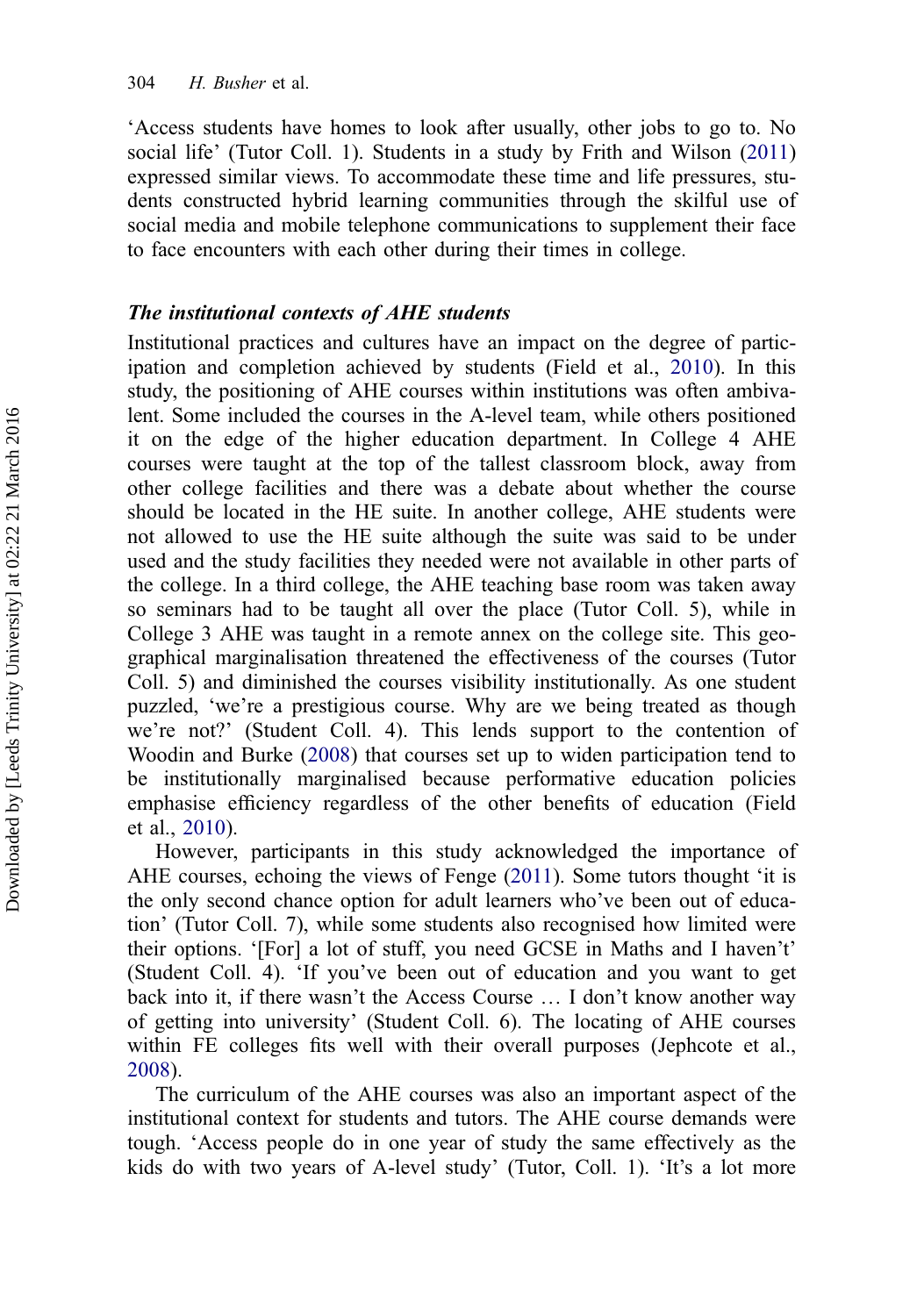intense [than A levels], but they're [tutors] very flexible as well' (Student, Coll. 4). Many students preferred the AHE courses to 'A' levels because of the transferable skills they learnt through the curriculum. '[AHE] does all the study skills and essay plans that A-levels don't give you because you just have your subjects. [AHE] makes you more prepared for university work' (Student Coll. 5). These transferable skills included the use of IT which students and tutors thought very important.

Many students welcomed the support provided by their institutions to their studies. 'There's good resources as well … books and loads of computers and there's always loads of staff around as well to help you out with anything' (Student Coll. 7). Informal learning spaces were provided by colleges through libraries and cafeterias, and giving students 'all the email addresses for the college tutors and everything like that' (Student Coll. 1). Most of the colleges hosted VLEs (virtual learning environments) to support students' independent study allowing students to create learning spaces at home in collaboration with their fellow students, as well as to some extent with tutors (Busher et al., [2014\)](#page-16-0). 'Some points I understand and some things I don't … when I'm not understanding … everything that we're doing will be on the Learn Zone' (Student Coll. 4). The 'Learn Zone' was a VLE in one educational institution where material tutors had used for lessons and other materials were posted.

# AHE students' views of successful teaching and learning practices

AHE students often had little recent experience of formal education. 'I'm so old I can't even remember what school I went to. I can really. I went to [name] School, but I seem so far removed from that now. It just seems another world, another time' (Student Coll. 4). Although studying was central to the purposes of AHE students, 'they are so committed' (Tutor Coll. 1), it had to be fitted in around the other aspects of their lives that have already been discussed. 'When I first started … I wasn't really sure if I'd be able to do the course and keep up with everything and working as well' (Student Coll. 2). Students' life-worlds were largely peopled by distracters from education such as children, partners and ex-partners who in different ways did not confirm students' identities as learners although some of them provided important emotional and practical support in students' educational struggles (Scanlon, [2009\)](#page-18-0).

Tutors played an important part in modelling competent learning practice for AHE students. 'You get a mark but you also get comments at the bottom of your work pointing you in the direction that maybe you should have gone down' (Student Coll. 4). Tutors gave them practical help in planning essays and developing study skills such as smart plans and timetables as well as 'telling us how we should set out our assignments and helping us with things like referencing' (Student Coll. 5). Importantly, tutors gave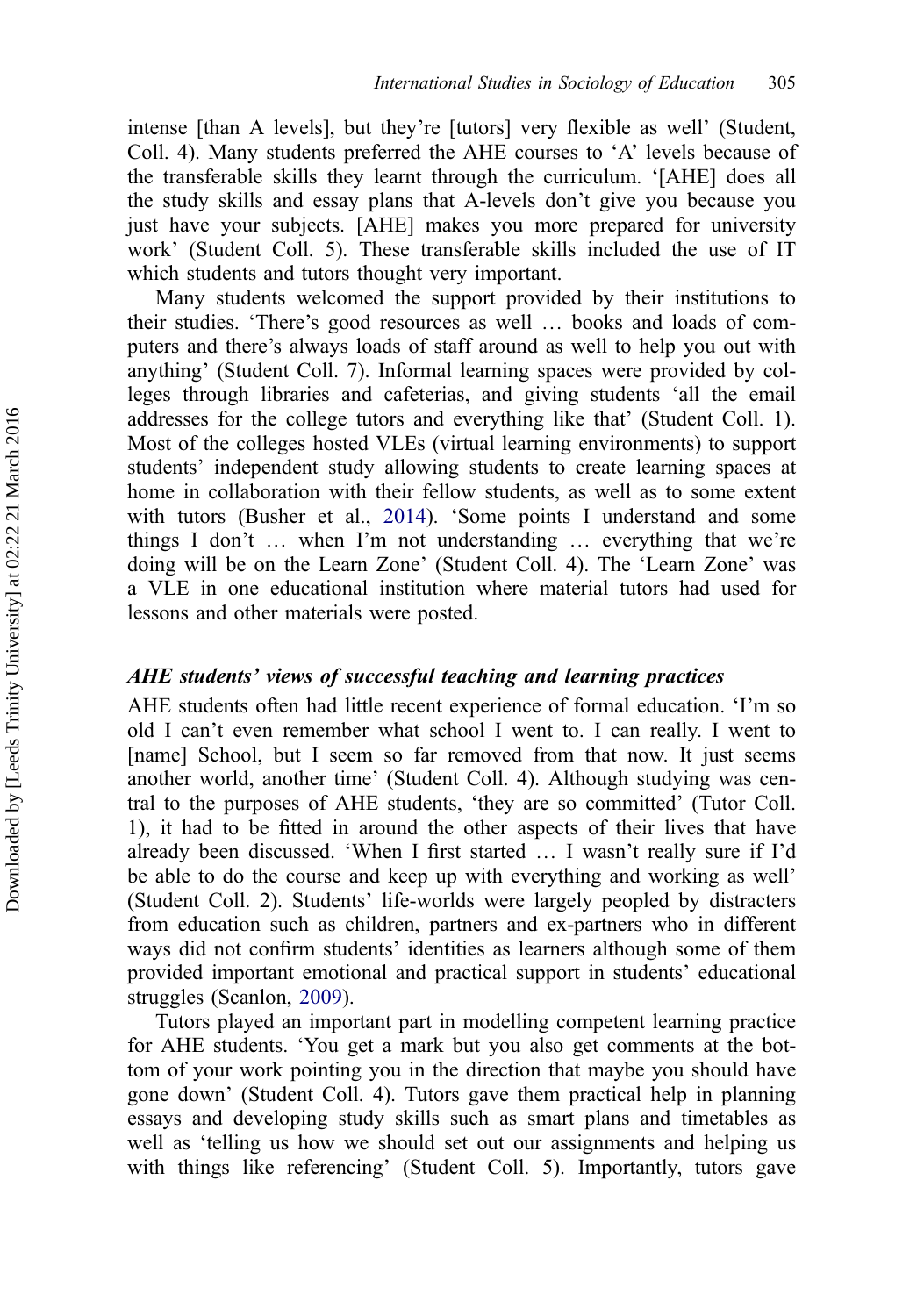students lots of time even while encouraging them to be independent learners. 'If you didn't understand anything in the lesson or you don't understand the assignment, you can go and talk to your tutor … then he'll book you in for tutorials' (Student Coll. 7). In doing so, tutors became important agents for interrupting students' former identities as incompetent learners (Youdell, [2012](#page-18-0)) and helped them to rediscover their enthusiasm for learning.

Tutors also gave affective support to AHE students. 'You respect your teacher and she gives you the same respect back. She treats you as an individual on the same level as her almost. [Tutors] want you to succeed … as much as you want to succeed' (Student Coll. 4). In projecting these values, tutors helped to support purposeful activity – 'we all know why we're here, to get to university' (Student Col.  $6$ ) – through building collaborative activity. 'We all help each other out and the teachers help us out as much as they can' (Student Coll. 4). In this study, supportive cultures helped to create 'a very good, very positive, learning environment' (Student Coll. 1) 'where everyone wants to be there' (Student Coll. 4). AHE students' views on the nature and importance of collaboration fit well with understandings of building communities of practice (Wenger, [1998](#page-18-0)).

Among themselves AHE students also developed collaborative cultures for 'advice. Guidance. Moral support' (Student Coll. 4). 'If anyone wants my help … then I don't mind. I would like their help as well in return. If we work together … it'll all get done much quicker than one person struggling on their own' (Student Coll. 6). These cultures were based on reciprocity, mutual respect – 'everyone respects each other's opinions, respects why they're here' (Student Coll.  $6$ ) – empathy – ' [If] some people are struggling, we take the time out to kind of give them that bit more support if we're on track ourselves' (Student Coll. 6) and on a sense of shared purpose. 'It helps to all be in the same boat' (Student Coll. 5). These relationships grew naturally through time and practice. For some students, 'it's absolutely changed my life. I thought I'd just come here and be quite solitary' (Student Coll. 3). Many students thought collaboration improved their success in doing particular assignments as well as in coping with the general workload of the AHE course and reduced 'a massive [amount of] stress' (Student Coll. 1). However, in each college, there were some students who preferred to work alone. Some tutors referred to these as selfish students who did not want to help their colleagues.

Students used diverse means to create collaboration independently of the tutors. Some students telephoned their fellow students 'if I've missed a day and I'm not sure about something' (Student Coll. 4). Other students set up 'study groups in the library … and get stuff done there, which is a good help' (Student Coll. 6). In five colleges, students set up groups on Facebook 'so we could post if we were at home saying, "Can anyone help me with this or does anyone know how I can get around doing this sort of work?"'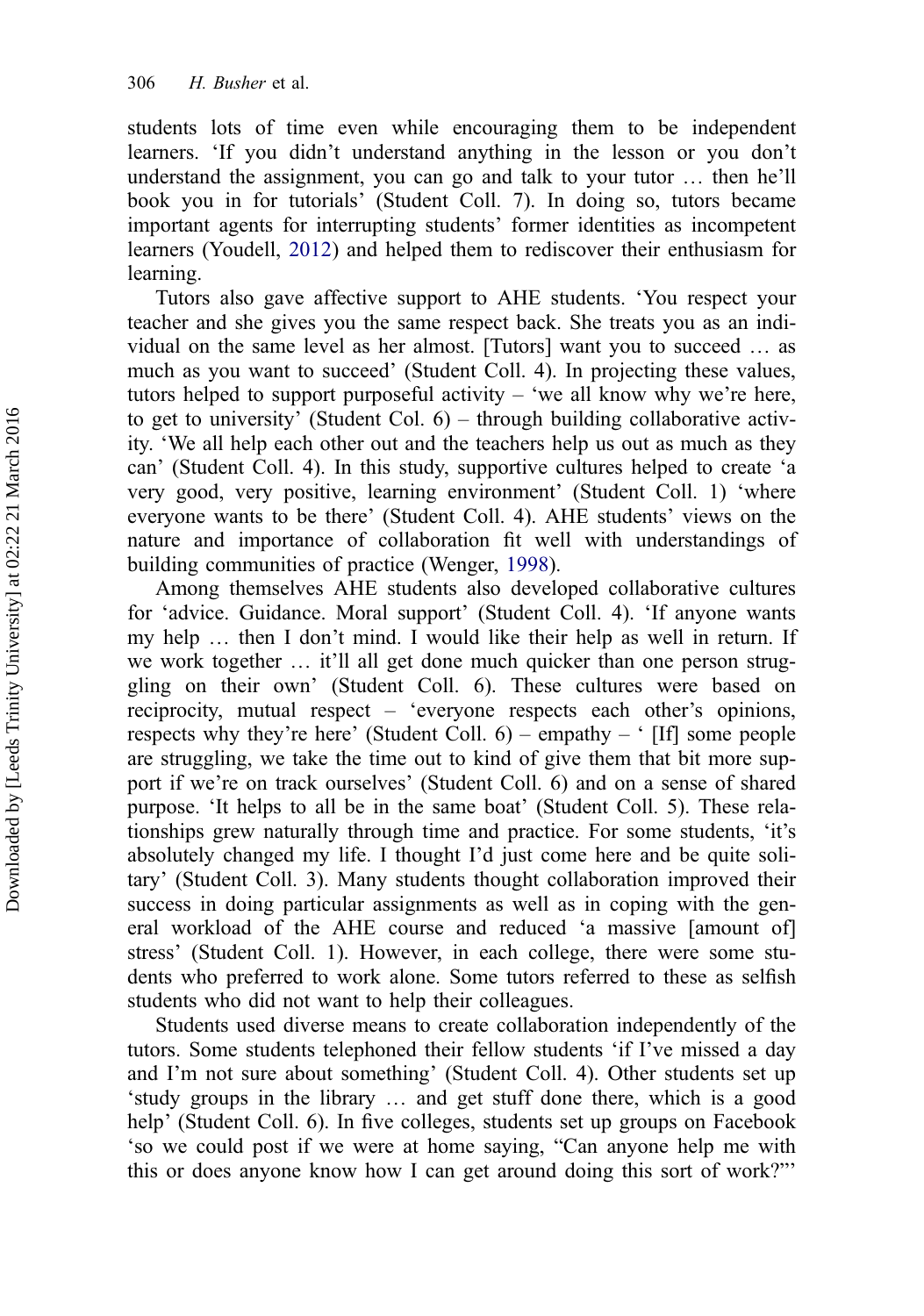(Student, Coll. 3). They were also spaces where students could share their worries. 'Like on Facebook everyone's been like, "I don't know what I'm doing. I don't know how to reference". We're all comfortable enough to kind of freak out and know that there's going to be someone there to help' (Student Coll. 4).

## AHE students' changing views of themselves as learners

The outcomes of AHE students' interactions with their providing institutions, tutors and fellow students are reflected in their changing identities as learners. Some 30% of students in this study had left school with few qualifications at all and many lacked confidence in their abilities as learner. 'I failed all my GCSEs ... no school qualifications ... never learnt basic study skills' (Student Coll. 1). Another student explained, 'when I left that [primary] school I went to five secondary schools and I struggled in those schools as well and left school with very poor education' (Student Coll. 4).

Despite their nervousness and hesitancy at the start of their courses, after about three months AHE students were becoming more optimistic. 'Now we're this side of the Christmas holiday, I've felt much better about it and I enjoy it now' (Student Coll. 4). 'Becoming independent learners I'm a lot more confident like in my academic skills than when I started' (Student Coll. 4). That many of the students had had offers from universities by early in the Spring helped to encourage them. 'I've heard from three out of the four and it's just like, maybe people do believe in me. It is good for like confidence' (Student Coll. 1). However, some students were worried about the high tariffs for which universities were asking. 'I've got a place at uni … but because they're asking for forty-five credits at merit, I'm not sure if I'm going to get the right grades' (Student, Coll. 6). Further some students were worried about the esteem in which their courses were held by universities. 'A lot of the universities don't really like Access courses being your sort of qualification' (Student Coll. 6).

As the AHE students came to the end of their courses, most looked forward confidently if slightly nervously to becoming students in a university, a situation that they thought might pose challenges but ones to which they could rise. In this study, 92% of students planned to go to university and tutors said that 85% went. Such perspectives contrasted sharply with the views many students had of themselves as incompetent learners when they had begun their AHE courses. The students recognised that shifts in their identities were about who they were as people not just as learners, reflecting the views of Giddens ([1991\)](#page-17-0) on people's changing identities. This was brought about by the AHE courses. 'Changes you personally. It's a big deal to come out of your comfort zone isn't it?' (Student Coll. 4). The course helped to students 'to have that confidence because we are meeting different people from different backgrounds and different behaviours' (Student Coll. 2).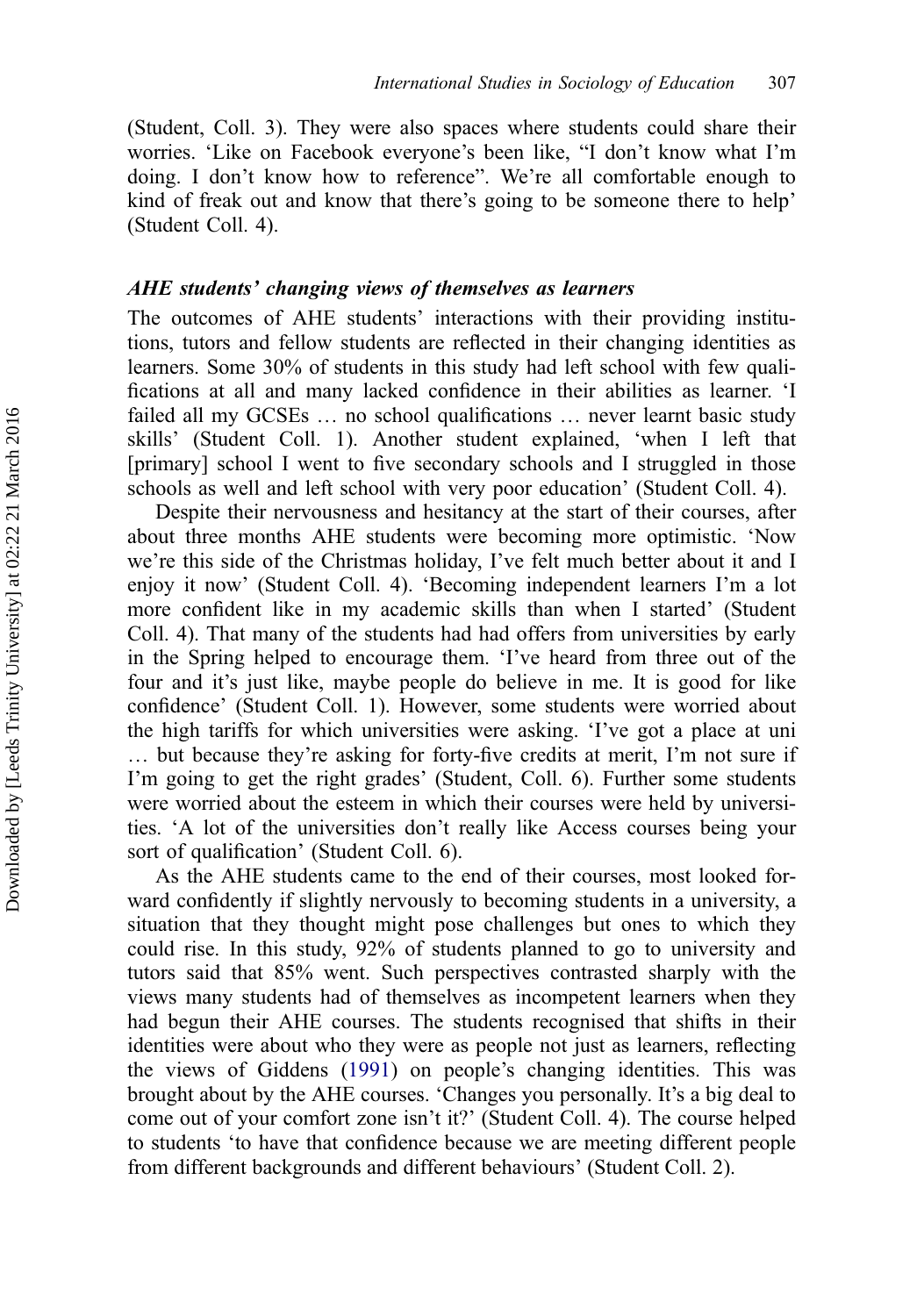## What tutors and colleges can learn from AHE students' voices

Mature students' voices reflect their identities and senses of agency. They arise from their internal conversations (Archer, [2003\)](#page-15-0) as experienced observers of teaching and learning (Busher & Cremin, [2012](#page-16-0)) as well as from shared conversations with their peers about how to achieve their wishes and desires (Butler in Youdell, [2012\)](#page-18-0) in education, and what they want to achieve in different aspects of their adult lives (Johnston & Merrill, [2009\)](#page-17-0). AHE students' desires are complex, arising from the complexities of their lives (Arnot & Reay, [2007\)](#page-15-0) and the strains of returning to formal education (Gonsalves et al., [2011](#page-17-0)) through which they embody the intersectionality of various social factors (Chandra, [2012](#page-16-0)), discussed earlier that make many of them educationally disadvantaged and 'second chance learners' (Fenge, [2011,](#page-16-0) p. 375).

Despite the diversity of students' voices in this study, students offered relatively homogenous views about the learning and teaching practices and relationships with tutors and fellow students that would help them to achieve academic success. These views can be loosely grouped into three categories: instrumental practices that build students' skills as learners; affective practices that build confidence and supportive environments for learning; and organisational practices that provide structural spaces and values that facilitate the implementation of the first two categories.

Students welcomed well-structured instrumental practices by tutors who explained academic subjects coherently and enthusiastically, and modelled and helped students develop a variety of transferable skills. Tutors' support in giving constructive positive feedback on assignments helped students to experience how to be competent learners, interrupting the ineffective study habits (Youdell, [2012\)](#page-18-0) that students had previously learnt in their former unsuccessful learning experiences in other educational institutions (Fenge, [2011\)](#page-16-0). Students welcomed tutors promulgating shared learning activities and discussions during seminars, empowering students to take ownership of the learning processes collectively and individually. This helped to create institutional learning communities albeit with asymmetrical power relationships embedded in them (Busher et al., [2014](#page-16-0); Wenger, [1998](#page-18-0)). Students welcomed having tutorial time and being able to arrange additional tutorial time face-to-face, or by e-mail or telephone out of formal college hours to discuss aspects of a topic or learning process that they had not understood during seminars. They also welcomed tutors posting on VLEs the material they had used in class, as well as any relevant supplementary material, so that students could study independently out of college. However, some students wondered why not all tutors made these posts.

Students welcomed affective support from tutors who encouraged the construction of collaborative but purposeful cultures on the AHE courses based on mutual respect and trust (Harris & Shelswell, [2005\)](#page-17-0). These helped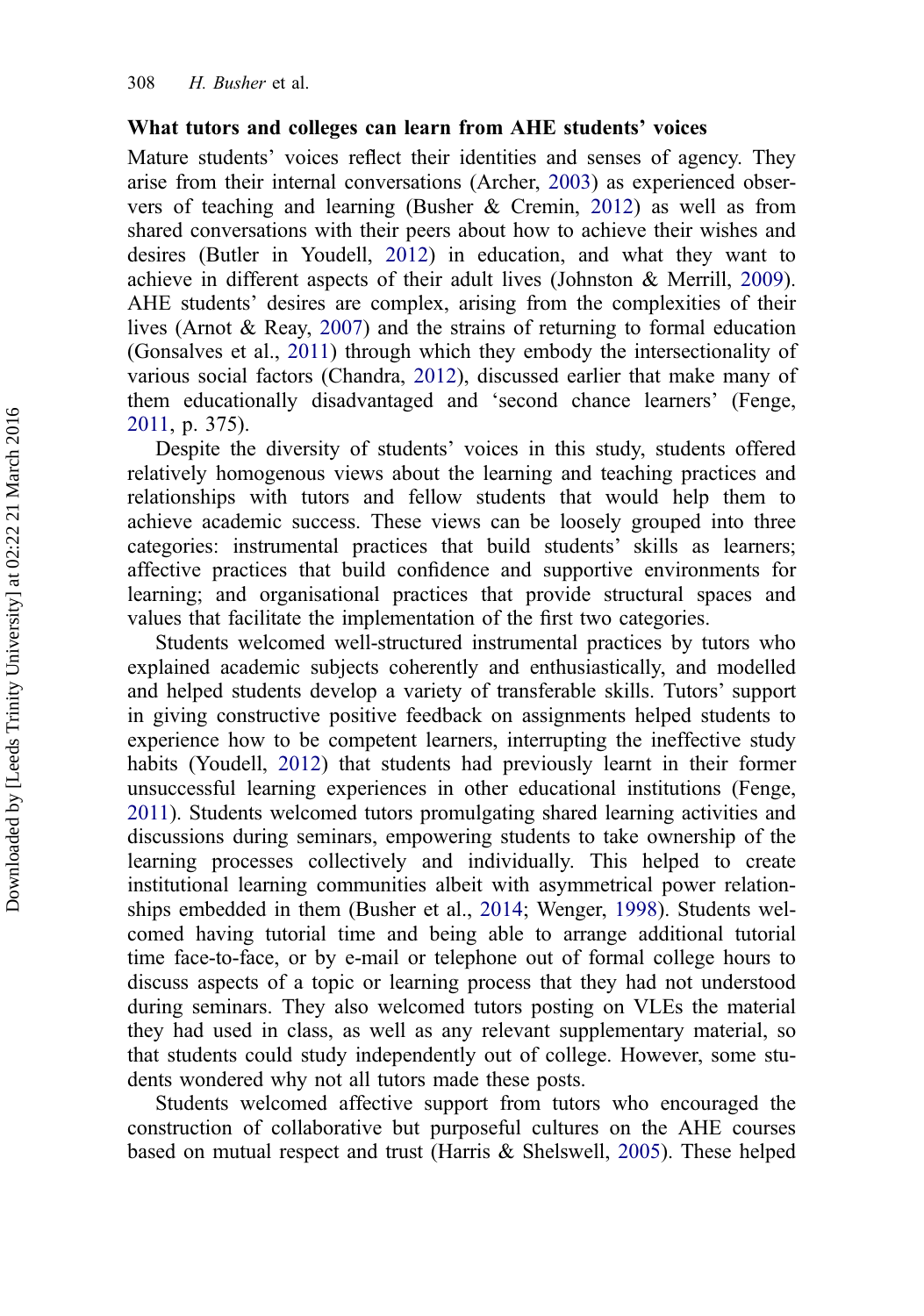to build students' confidence as well as their learning and social skills (Crossan et al., [2003\)](#page-16-0). For students from socio-economically disadvantaged backgrounds (Dillon, [2010\)](#page-16-0), like many AHE students building confidence is especially important. The collaborative cultures emerged through tutors' treating students in a manner that students perceived as respectful, acknowledging the complexities of students' lives in re-engaging with formal education but recognising that they were legitimate students (Woodin & Burke, [2008\)](#page-18-0) who wanted to succeed because they perceived education as a pathway to self-fulfilment (Hinsliff-Smith et al., [2011\)](#page-17-0). This involved tutors listening and responding to the multiplicity of students' different learning needs for curriculum, time and space in order to encourage students to engage with learning (Nabhani et al., [2012\)](#page-17-0). This sometimes committed tutors to extensive engagement with students out of formal seminars by telephone or e-mail perhaps because they perceived the intensity of the AHE courses as presenting a very tough challenge to any students.

Many AHE students welcomed affective support from their fellow students. In several of the institutions in this study they set up hybrid communities of practice to help to create a supportive learning environment, working with their peers to solve the problems that new work presented and sharing their fears of not coping with these. Students used hybrid communications, combining face-to-face study groups, VLEs supplied by some of their institutions and social media platforms to circumvent difficulties of collaboration in space and time. In many cases, their homes were quite widely scattered and they could not afford to spend much time in college out of formal seminars because they needed to support their families through employment.

Many AHE students welcomed college-based institutional spaces such as libraries and cafeterias as sites for social engagement with fellow students and independent study, if their time allowed. Some students thought that facility opening hours needed to be changed to better meet the needs of students like themselves who worked irregular hours, although they acknowledged that because of the pressures on their time it was difficult for them ever to be more than peripheral participants in college communities. However, some tutors thought that educational institutions could do more to reduce a sense of marginalisation by students on widening participation courses (Woodin & Burke, [2008\)](#page-18-0) by making physical spaces, such as quiet study rooms or identifiable course base areas available – as some students requested, too – along with the provision of more extensive VLE support for students. AHE students welcomed the provision of VLEs because they often had to study at home in the evenings after finishing employment and caring for their families. Some students welcomed the organising of AHE courses into teaching blocks of two or three day each week so they could continue in employment on at least a part-time basis to help support their families.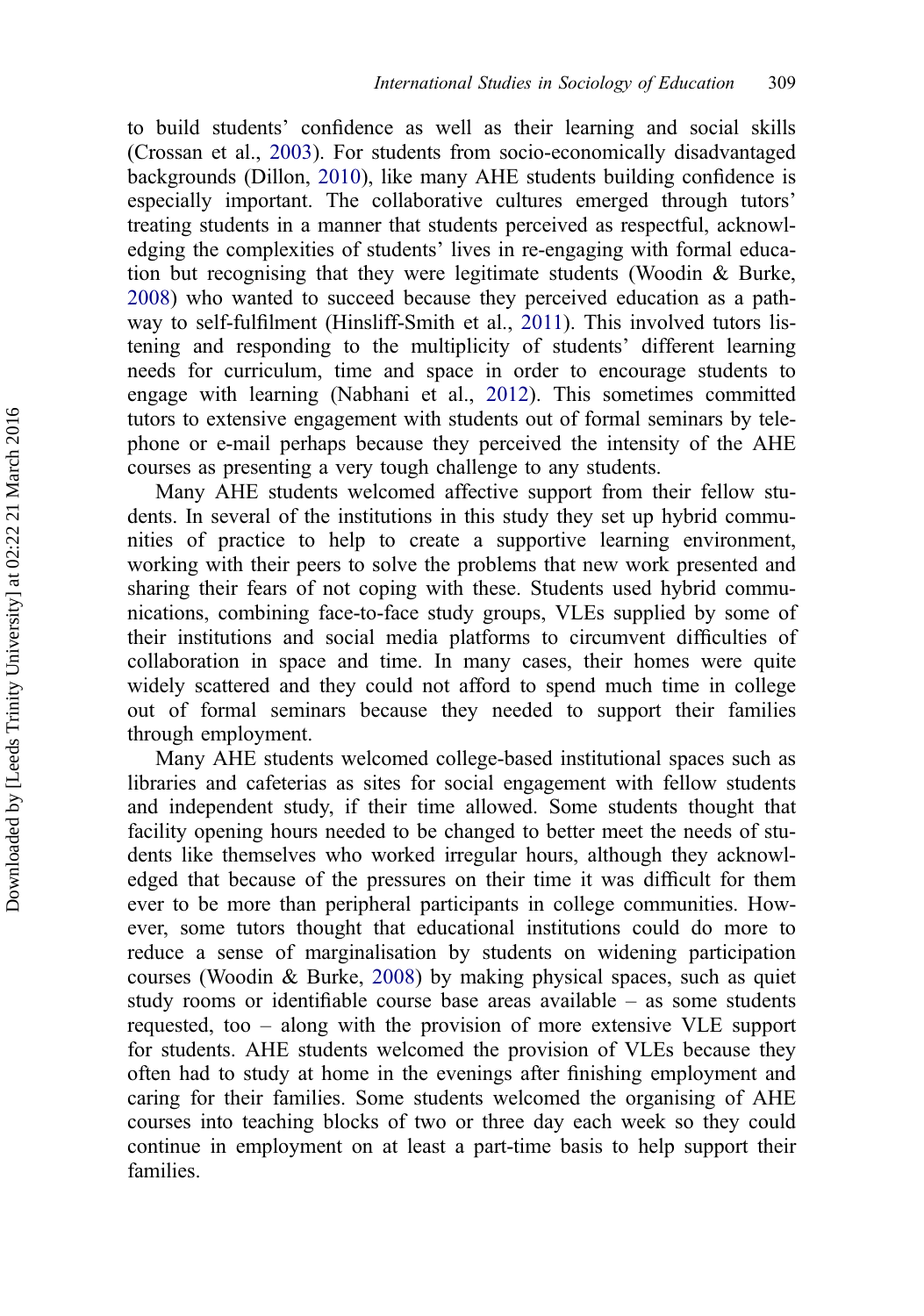<span id="page-15-0"></span>The widespread implementation of the practices discussed above are especially important for students from socio-economically disadvantaged backgrounds, helping to widen the range of academic and career opportunities for them and extend the pool of skilled workers who can contribute to the development of the national economy (BIS, [2012\)](#page-16-0). Arguably, these practices are also likely to raise the completion rates and diminish the nonprogression rates of AHE courses to the benefit of their provider institutions (Field et al., [2010](#page-16-0); Jeffrey & Troman, [2012](#page-17-0)).

#### Acknowledgement

Beth Suttill and Anne-Marie Palmer sequentially made substantial contributions to the success of the project.

#### Disclosure statement

No potential conflict of interest was reported by the authors.

#### Funding

This work was supported by Aim Awards, a regional Award Validating Agency (AVA) [grant number RS101G0098]; The British Academy [grant number RS141G0036].

#### Notes on contributors

Hugh Busher holds a PhD in the micro-politics of schools and supervises master's and doctoral students in the School of Education, University of Leicester. His research interests include critical perspectives on people, power and culture in education-based communities, representations of students' and teachers' voices and identities, and hybrid learning communities.

Nalita James is a senior lecturer in the Vaughan Centre for Lifelong Learning, University of Leicester, and has research interests in the sociology of education. Her research interests include higher education; transitions from school to university and from education to work; changing patterns of education, work and identity; lifelong learning; and education policy.

Anna Piela is a lecturer at the Department of Humanities at Leeds Trinity University. Her research interests include sociology of gender and education, in particular inequalities in education at different levels from primary to higher education amongst both educators and students.

#### References

Archer, M. (2003). Structure, agency and the internal conversation. Cambridge: Cambridge University Press.

Arnot, M., & Reay, D. (2007). A sociology of pedagogic voice: Power, inequality and pupil consultation. Discourse: Studies in the Cultural Politics of Education, 28, 311–325.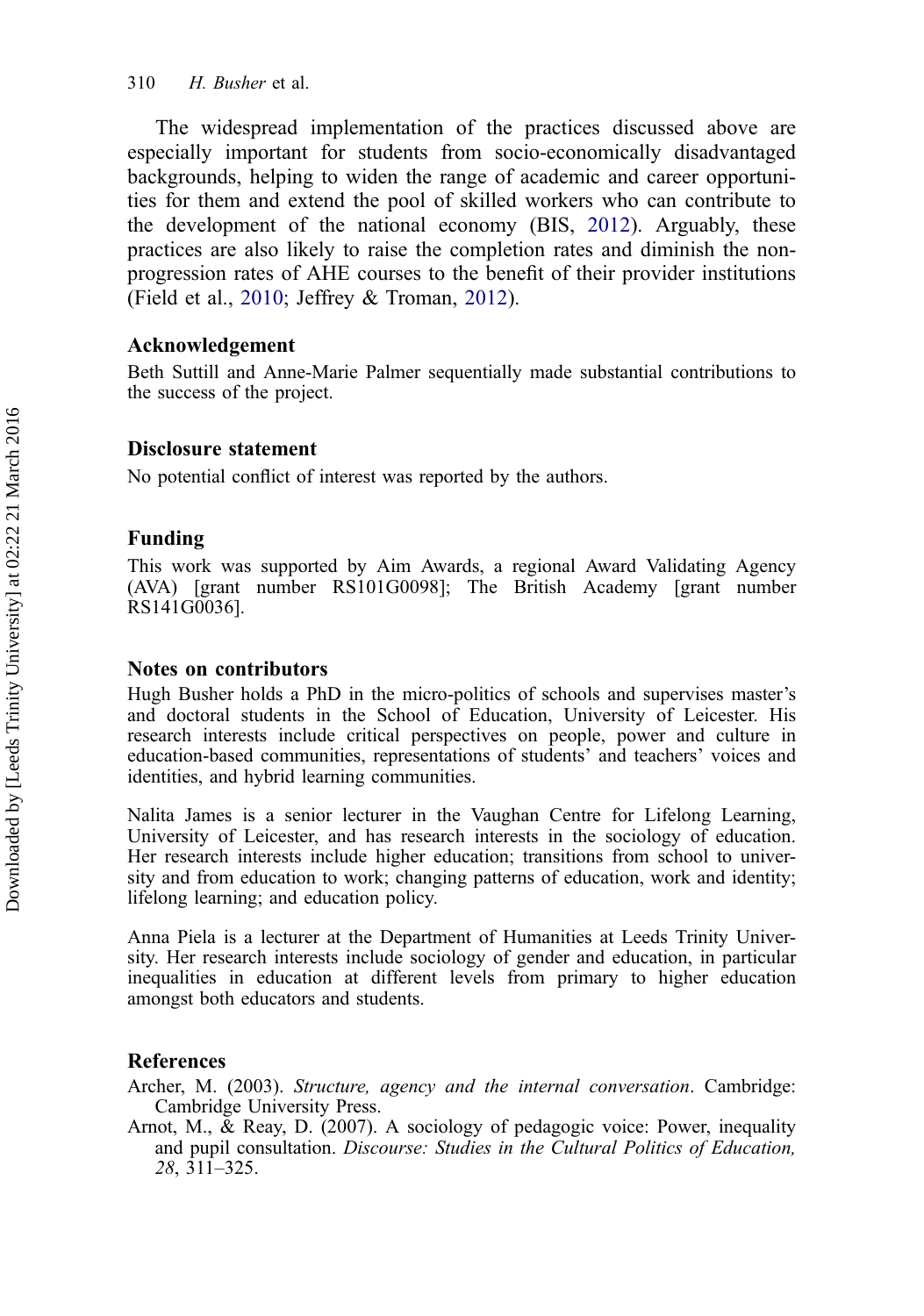- <span id="page-16-0"></span>Askham, P. (2008). Context and identity: Exploring adult learners experiences of higher education. Journal of Further and Higher Education, 32, 85–97.
- Brine, J., & Waller, R. (2004). Working-class women on an Access course: Risk, opportunity and (re)constructing identities. Gender and Education, 16, 97–113.
- Burke, P. J. (2004). Women accessing education: Subjectivity, policy and participation. Journal of Access Policy and Practice, 1, 100–118.
- Burke, P. J. (2007). Men accessing education: Masculinities, identifications and widening participation. *British Journal of Sociology of Education*, 28, 411–424.
- Burke, P. J. (2012). The right to education: Beyond widening participation. London: Routledge.
- Busher, H., & Cremin, H. (2012). Developing understanding through ethnography: Students' and teachers' perspectives on schooling in performative times. In B. Jeffrey & G. Troman (Eds.), Performativity across UK education: Ethnographic cases of its effects, agency and reconstructions (pp. 1–22). Painswick: E&E Publishing.
- Busher, H., James, N., Piela, A., & Palmer, A.-M. (2014). Transforming marginalised adult learners' views of themselves: Access to Higher Education courses in England. British Journal of Sociology of Education, 35, 800–817.
- Canning, N. (2010). Playing with heutagogy: Exploring strategies to empower mature learners in higher education. Journal of Further and Higher Education, 34, 59–71.
- Chandra, P. (2012). Marxism, Homi Bhabha and the omissions of postcolonial theory: Critique. Journal of Socialist Theory, 40, 199–214.
- Corbin, J., & Strauss, A. (2008). Basics of qualitative research: Techniques and procedures for developing grounded theory (3rd ed.). Los Angeles, CA: Sage.
- Crossan, B., Field, J., Gallacher, J., & Merrill, B. (2003). Understanding participation in learning for non-traditional adult learners: Learning careers and the construction of learning identities. British Journal of Sociology of Education, 24, 55–67.
- Department for Business, Innovation and Skills. (2012). Government response to 'Students at the heart of the system' and 'A new regulatory framework for the HE sector'. Retrieved from [http://www.bis.gov.uk/assets/biscore/higher-educa](http://www.bis.gov.uk/assets/biscore/higher-education/docs/g/12-890-government-response-students-and-regulatory-framework-higher-education) [tion/docs/g/12-890-government-response-students-and-regulatory-framework-hig](http://www.bis.gov.uk/assets/biscore/higher-education/docs/g/12-890-government-response-students-and-regulatory-framework-higher-education) [her-education](http://www.bis.gov.uk/assets/biscore/higher-education/docs/g/12-890-government-response-students-and-regulatory-framework-higher-education)
- Dillon, J. (2010). Black minority ethnic students' journeys to higher education: Realisable or thwarted ambitions? The International Journal of Learning, 17, 219–231.
- Fenge, L. (2011). 'A second chance at learning but it's not quite higher education': Experience of a foundation degree. Journal of Further and Higher Education, 35, 375–390.
- Field, J., Merrill, B., & Morgan-Klein, N. (2010). Researching higher education access, retention and drop-out through a European biographical approach: Exploring similarities and differences within a research term. ESRA, Sixth European Research Conference, September 23–26, Reykjavik.
- Foucault, M. (1977). Discipline and punish: The birth of the prison. (A. Sheridan, Trans.). London: Allen Lane.
- Franklin, M. (2006). Wider participation Narrow horizons: Status hierarchy and inequalities of access to higher education. Widening Participation and Lifelong Learning, 8(1), 1–4.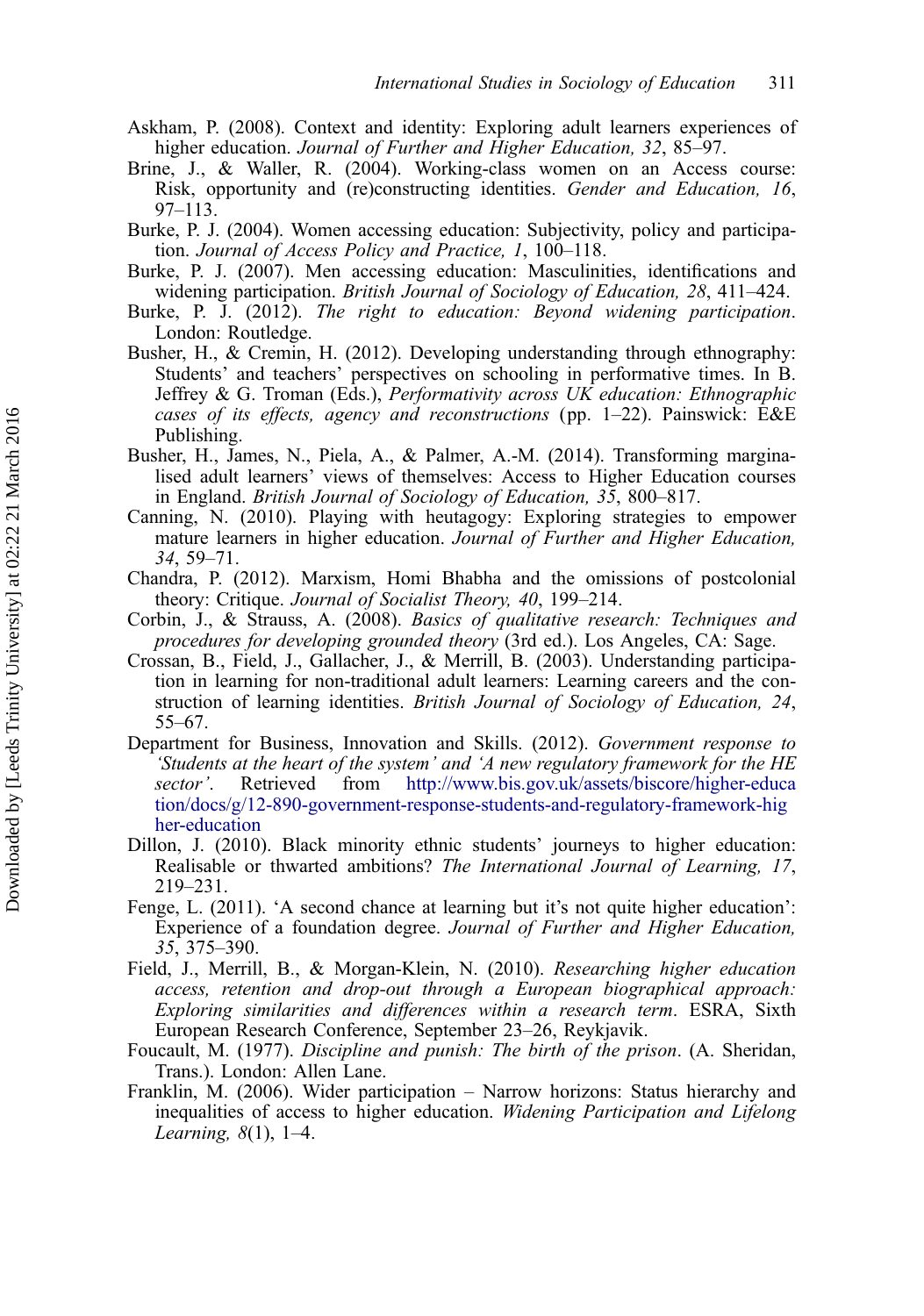- <span id="page-17-0"></span>Frith, L., & Wilson, A. (2011). Returning to learning: What are the academic development needs of mature and part-time students? What works to support and retain these students? RANLHE Project Conference, University of Seville, April 7–8, Seville.
- Giddens, A. (1991). Modernity and self-identity: Self and society in the late modern age. Cambridge: Polity Press.
- Gonsalves, A., Seiler, G., & Salter, D. E. (2011). Rethinking resources and hybridity. Cultural Studies of Science Education, 6, 389–399.
- Gorard, S., & Selwyn, N. (2005). Towards a learning society? The impact of technology on patterns of participation in lifelong learning. British Journal of Sociology of Education, 26, 71–89.
- Gouthro, P. A. (2009). Understanding women's learning trajectories: Examining life histories of women learners in Canada. In B. Merrill (Ed.), *Learning to change?* The role of identity and learning careers in adult education (pp.  $97-112$ ). Frankfurt am Main: Peter Lang.
- Harris, S. R., & Shelswell, N. (2005). Moving beyond communities of practice in adult basic education. In D. Barton & K. Tusting (Eds.), Beyond communities of practice: Language, power and social context (pp. 158–179). Cambridge: Cambridge University Press.
- Hinsliff-Smith, K., Gates, P., & Leducq, M. (2011). Persistence, how do they do it? A case study of Access to Higher Education learners on a UK Diploma/BSc Nursing programme. Nurse Education Today, 32, 27–31.
- Hinton-Smith, T. (2009). Lone parents as HE students: A qualitative email study. In B. Merrill (Ed.), *Learning to change? The role of identity and learning* careers in adult education (pp. 113–128). Frankfurt am Main: Peter Lang.
- Hodkinson, P., Ford. G., Hawthorn, R., & Hodkinson, H. (2007). Learning as being. (Learning Lives, Working Paper 6) Leeds: University of Leeds.
- James, N., Busher, H., Piela, A., & Palmer, A.-M. (2013). Opening doors to higher education: Access students' learning transitions (Final Project Report – Phase 2). Leicester: University of Leicester.
- Jeffrey, B., & Troman, G. (2012). Introduction. In B. Jeffrey & G. Troman (Eds.), Performativity across UK education: Ethnographic cases of its effects, agency and reconstructions (pp.  $1-5$ ). Painswick: E&E Publishing.
- Jephcote, M., Salisbury, J., & Rees, G. (2008). Being a teacher in further education in changing times. Research in Post Compulsory Education, 13, 163–172.
- Johnston, R., & Merrill, B. (2009). Developing learning identities for working class adult students in higher education. In B. Merrill (Ed.), Learning to change? The role of identity and learning careers in adult education (pp. 129–144). Frankfurt am Main: Peter Lang.
- Jones, P. (2006). Moving pavements to access: Attracting and retaining adult learners. Widening Participation and Lifelong Learning, 8, 36–40.
- Merriam, S. B. (2005). How adult life transitions foster learning and development. New Directions for Adult and Continuing Education, 2005, 3–13.
- Miles, M. B., & Huberman, M. (1994). Qualitative data analysis: An expanded sourcebook, Thousand Oaks, CA: Sage.
- Moissidis, S., Schwarz, J., Marr, L., Repo, S., & Remdisch, S. (2011). Access and success – European models of lifelong learning. RANLHE International Conference, Seville, Spain, April 7–8.
- Nabhani, M., Busher, H., & Bahous, R. (2012). Cultures of engagement in challenging circumstances: Four Lebanese primary schools in urban Beirut. School Leadership and Management, 32, 37–55.